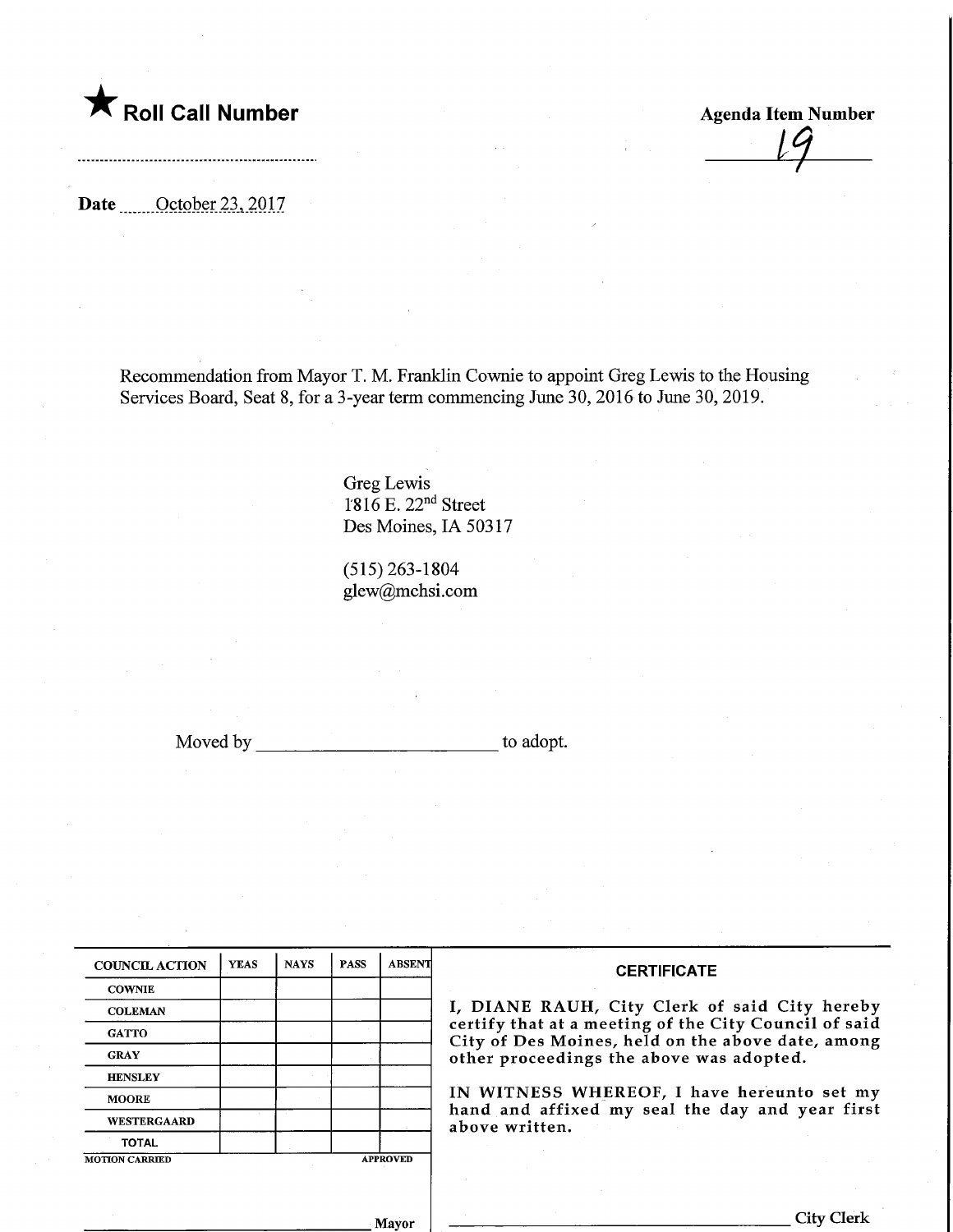#### City of Des Moines, Iowa Boards and Commissions Board Composition

### Housing Services Board

 $\bar{z}$ 

| Description:   | Successor Commission to the Public Housing Board. All appointments shall be providers of<br>low-income services concerned with one of the following: financial support, homeownership<br>counseling, provision of rental units to low-income residents, tenant advocacy, and<br>supportive or educational services. |
|----------------|---------------------------------------------------------------------------------------------------------------------------------------------------------------------------------------------------------------------------------------------------------------------------------------------------------------------|
| Staff contact: | Jackie Lloyd, 323-8981                                                                                                                                                                                                                                                                                              |
| Term length:   | 3 years                                                                                                                                                                                                                                                                                                             |
| Expiration:    | June 30                                                                                                                                                                                                                                                                                                             |
| Meetings:      | 5:30 PM, 3rd Wednesday of each month,                                                                                                                                                                                                                                                                               |
| Location:      | 2309 Euclid                                                                                                                                                                                                                                                                                                         |
|                | Polk County River Place, DM Housing Services, Room: Administrative Offices                                                                                                                                                                                                                                          |
| Requirements:  | GENDER BALANCE REQUIRED - 12 members Mayor/Council each appoint 1. Mayor<br>appts one additional member from the NRB and one additional member from the Polk<br>County Housing Continuum. Seats 10,11,12 are appointed by the Housing Services Director                                                             |
|                | Prof. requirements: When possible, board members should have knowledge and experience in the following<br>areas: landlord/tenant issues, affordable housing needs of the City; lending and finance;<br>neighborhood revitalization and education and agency service user issues                                     |

| <b>Member Information</b>                                                                                                                                                        |                               |                                                              |                                                                                                  |                                                                                          |
|----------------------------------------------------------------------------------------------------------------------------------------------------------------------------------|-------------------------------|--------------------------------------------------------------|--------------------------------------------------------------------------------------------------|------------------------------------------------------------------------------------------|
| <b>Blair Avitt</b><br>1414 E. Walnut, Unit 21<br>Des Moines 50316<br>Seat: 03 - Citizen of Des Moines                                                                            | (D):<br>$(E)$ :<br>$(W)$ :    | $(C): 515318-3826$<br>515 318-3826                           | Term expires:<br>Took office:<br>Appointed by:<br>Residing in Ward: 4<br>Eligibility:<br>Gender: | 6/30/2017<br>11/5/2012<br>6 - At Large B - Coleman<br>Eligible for reappointment<br>Male |
| Mary E Bertogli<br>3507 Southern Woods Drive<br>Des Moines 50321<br>Seat: 05 - Citizen of Des Moines                                                                             | $(C)$ :                       | $(D): 515244-3070$<br>(E): 515 285-3113<br>(W): 515 244-2254 | Term expires:<br>Took office:<br>Appointed by:<br>Residing in Ward: 3<br>Eligibility:<br>Gender: | 6/30/2014<br>9/12/2011<br>2 - Ward 2<br>Eligible for reappointment<br>Female             |
| Jim Cain<br>4114 Allison Avenue - Polk Co. H<br>Des Moines 50310<br>Seat: 09 - Member of the Polk<br><b>County Housing</b><br>Confinuum or indiv<br>performing similar functions | $(C)$ :<br>$(E)$ :<br>$(W)$ : | $(D)$ : 515 277-7051                                         | Term expires:<br>Took office:<br>Appointed by:<br>Residing in Ward: 1<br>Eligibility:<br>Gender: | 6/30/2020<br>2/6/2017<br>7 - Mayor<br>Eligible for reappointment<br>Male                 |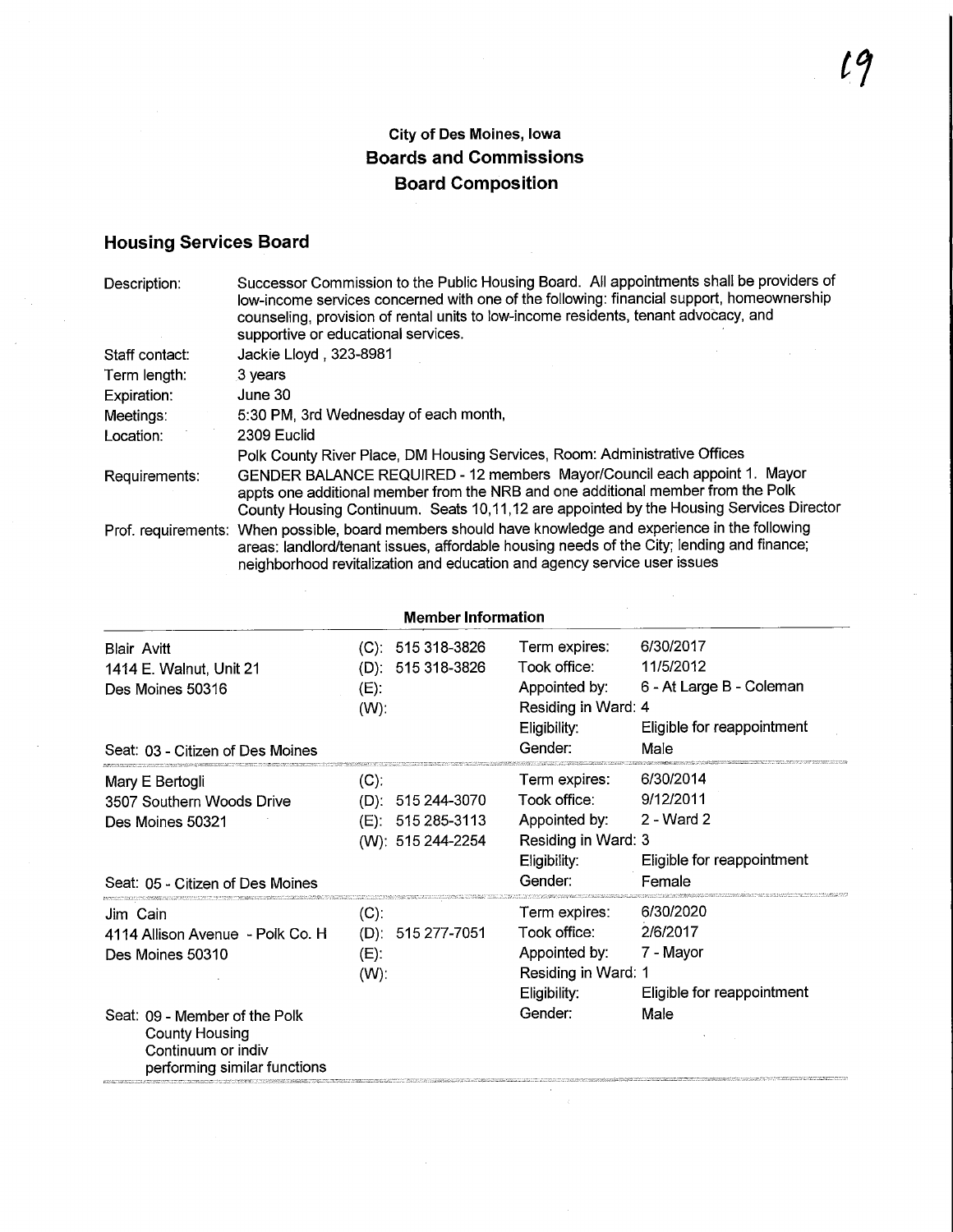Board Composition October 17, 2017 Page 2 of 3

| <b>Member Information</b>                                                                       |                                                                        |                                                                                                  |                                                                                  |
|-------------------------------------------------------------------------------------------------|------------------------------------------------------------------------|--------------------------------------------------------------------------------------------------|----------------------------------------------------------------------------------|
| Kimberly Hansen<br>4015 Woodland Avenue<br>Des Moines 50312<br>Seat: 06 - Citizen of Des Moines | $(C)$ :<br>(D): 515 280-1807<br>(E): 515 279-2684<br>(W): 515 771-4557 | Term expires:<br>Took office:<br>Appointed by:<br>Residing in Ward: 3<br>Eligibility:<br>Gender: | 6/30/2017<br>2/24/2014<br>3 - Ward 3<br>Eligible for reappointment<br>Female     |
| CeCelia Ibson<br>4310 Ovid Avenue<br>Des Moines 50310<br>Seat: 04 - Citizen of Des Moines       | $(C)$ .<br>(D): 515 577-4589<br>$(E)$ :<br>$(W)$ :                     | Term expires:<br>Took office:<br>Appointed by:<br>Residing in Ward: 1<br>Eligibility:<br>Gender: | 6/30/2018<br>2/10/2014<br>1 - Ward 1<br>Not eligible for reappointment<br>Female |
| Jill Lippincott<br>400 49th Street<br>Des Moines 50312<br>Seat: 01 - Citizen of Des Moines      | $(C)$ :<br>$(D)$ : 303 325-4287<br>$(E)$ :<br>$(W)$ :                  | Term expires:<br>Took office:<br>Appointed by:<br>Residing in Ward: 3<br>Eligibility:<br>Gender: | 6/30/2020<br>9/25/2017<br>7 - Mayor<br>Eligible for reappointment<br>Female      |
| Vacancy<br>Seat: 02 - Citizen of Des Moines                                                     | $(C)$ :<br>$(D)$ :<br>$(E)$ :<br>$(W)$ .                               | Term expires:<br>Took office:<br>Appointed by:<br>Residing in Ward: 0<br>Eligibility:<br>Gender: | 6/30/2017<br>5 - At Large A - Moore<br>Vacant                                    |
| Vacancy<br>Seat: 07 - Citizen of Des Moines                                                     | $(C)$ :<br>$(D)$ :<br>$(E)$ :<br>$(W)$ :                               | Term expires:<br>Took office:<br>Appointed by:<br>Residing in Ward: 0<br>Eligibility:<br>Gender: | 6/30/2016<br>$4 - Ward 4$<br>Vacant                                              |
| Vacancy<br>Seat: 12 - Current or former<br>resident of Section 8<br>Housing                     | $(C)$ :<br>(D):<br>$(E)$ :<br>$(W)$ :                                  | Term expires:<br>Took office:<br>Appointed by:<br>Residing in Ward: 0<br>Eligibility:<br>Gender: | 6/30/2017<br>11 - Miscellaneous<br>Vacant                                        |

# $\widetilde{\mathcal{C}}$